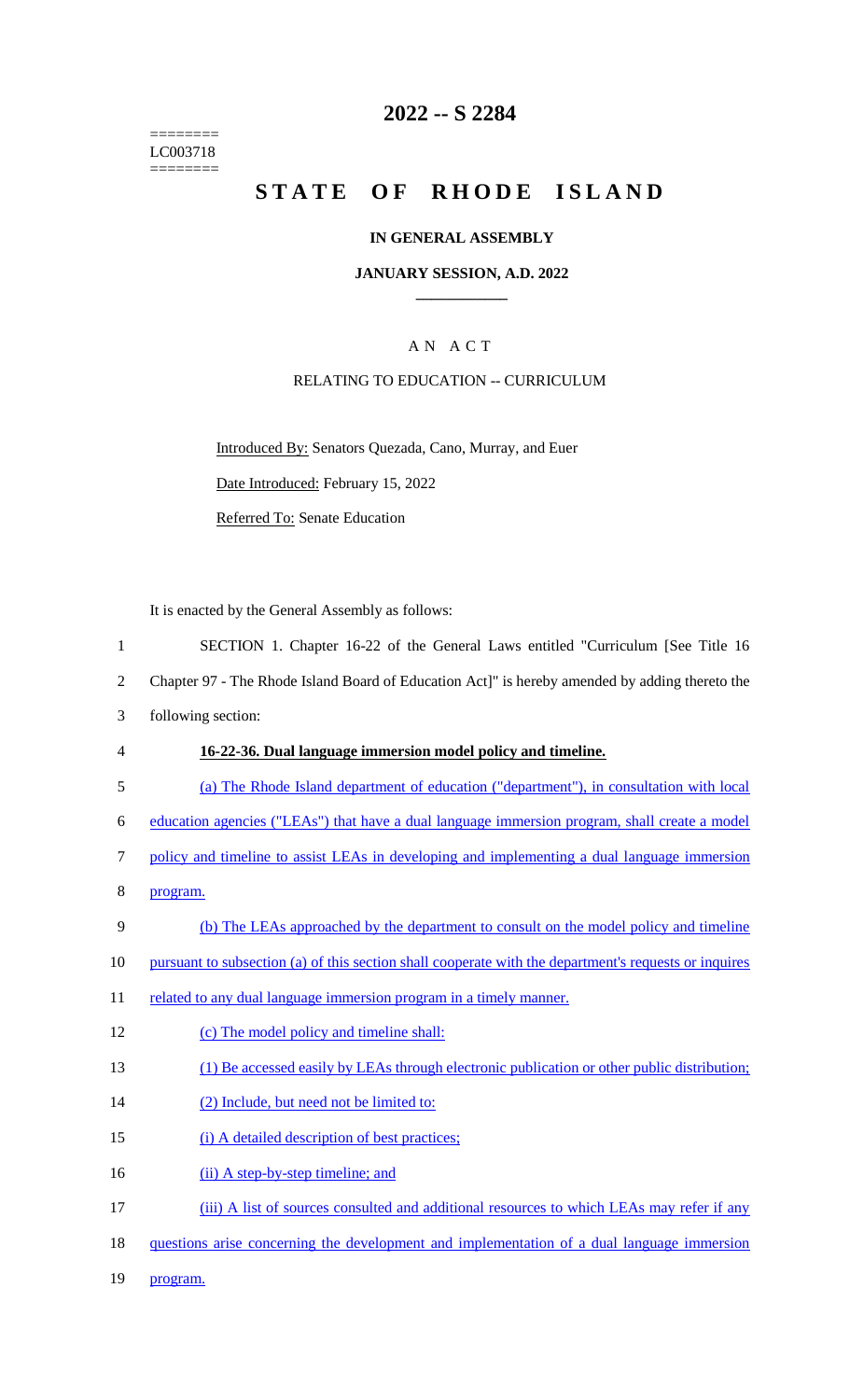2 speaker of the house of representatives by January 1, 2023. The department shall also report to the 3 general assembly, beginning on July 31, 2023 and annually thereafter, the number of LEAs with 4 dual language immersion programs, the number of students served in a dual language immersion 5 program by grade level, and the number of teachers for each grade with a dual language immersion 6 program for the most recent school year. 7 (e) The Rhode Island department of education shall: 8 (1) Research the educational impact of dual language immersion programs across New 9 England and report the findings to the general assembly no later than July 31, 2023; and 10 (2) Encourage LEAs to expand or develop courses in world languages in order that students 11 in elementary and middle schools have access to such courses. 12 (f) For the purposes of this section, "local education agencies" shall include all of the 13 following within the state of Rhode Island: 14 (1) Public school districts; 15 (2) Regional school districts; 16 (3) State-operated schools; 17 (4) Regional collaborative schools; and 18 (5) Charter schools. 19 SECTION 2. This act shall take effect upon passage.

1 (d) The model policy and timeline shall be sent to the president of the senate and the

======== LC003718 ========